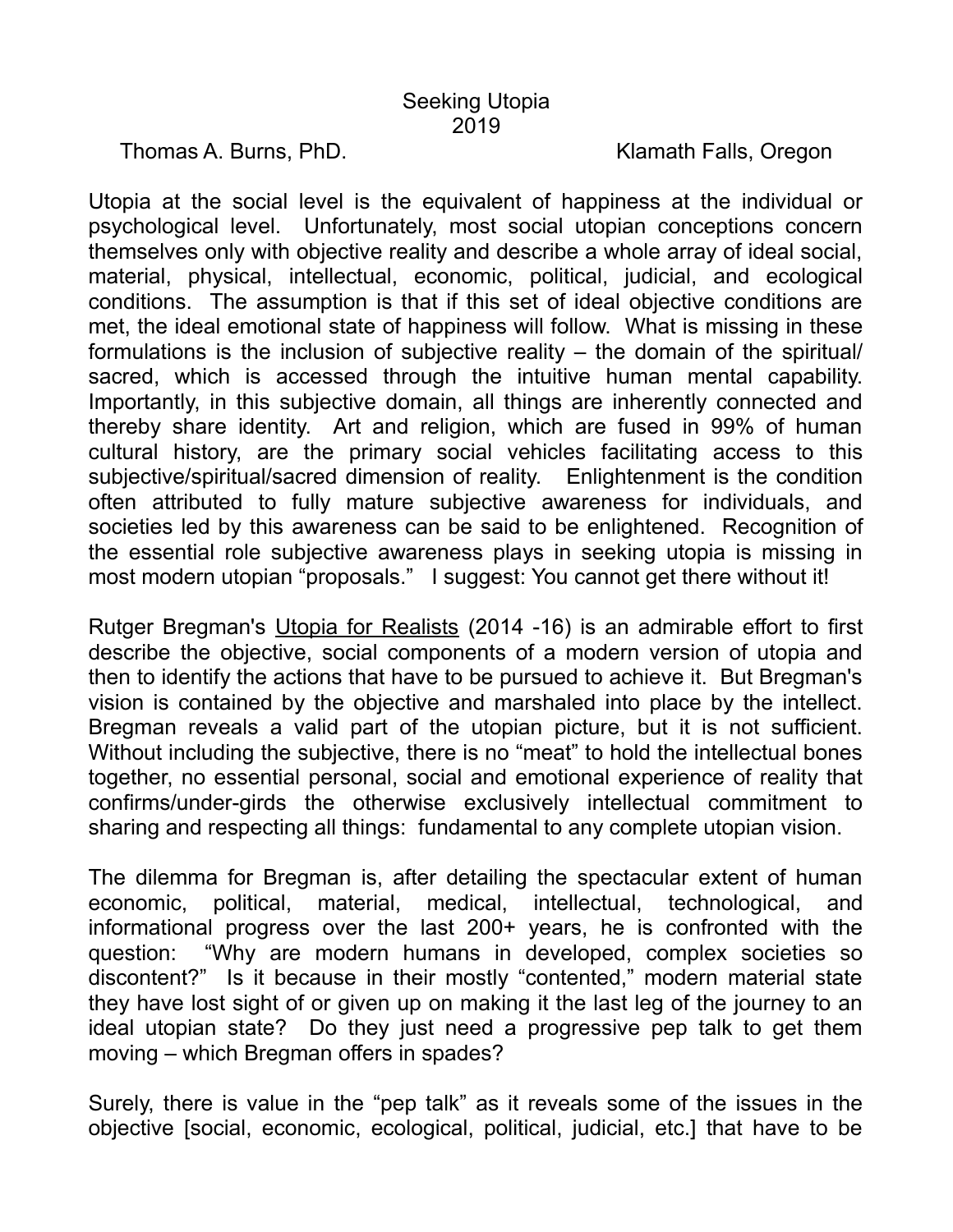addressed before a utopian state can even be adequately envisioned. But it is not an adequate answer because it is missing the component that provides the primary motivation to pursue and sustain a utopian state: the subjective experience of universal connectedness to the point where discrete identities for all entities – human and natural – "dissolve" into or merge to become One. Through this experience of universal connectedness, the "separateness" of objective reality, upon which competitive/aggressive behavior depends, disappears and the utopian ideal of a universal, cooperative social orientation is maximally supported. There is no way to get to this level of support for cooperation without the contribution subjective awareness brings to achieving this key social objective in any utopian vision. The strongest possible appeal that reason and intellect can make in the objective will not suffice!

At this point, it is extremely important to note that the experience of the universal self does not require religion. Religion is a social institution that has arisen in the more complex forms of human societies in the modern era – last 10,000 years – to surround, contain and direct the results of the human experience of subjective reality. Religion, with all of its literalistic beliefs, is not necessary to elicit this experience which is present for the vast history of humans in simpler societies of bands and tribes where no "religion" is present – the first 220,000 years. In this lengthy earlier period, connectedness is understood as pervading all of existence and is captured in the paramount principle of sacredness in nature – animism: all things "alive" and inherently related.

It is nothing short of a paradox, that while religion as an institution contains at its core the very important experience of universal connectedness and thereby testimony to the significance of the subjective reality and of the expanded self, in religion's dogmatic form it constitutes one of the major obstacles to modern humans contacting and appreciating the universal importance of the subjective. As religions fight among themselves over the absolute truth of their literal beliefs, their core value of revealing connectedness and consequently advancing respect and cooperation is subverted to support a competitive orientation among human groups! And as modern humans split more and more between the religious fundamentalists and the secular materialists/humanists, the objective – subjective extremes become viewed as irreconcilable antagonists rather than as dynamic and essential commentaries. Moreover, as secularists reject spirituality along with religion, and as they gain in numbers in modern developed societies, more and more modern humans have no awareness of or deep and meaningful experience with the subjective. They do not know themselves or their reality in this respect, and so do not recognize the positive role spirituality can play in addressing the imbalance that exists in modern society, even if they recognize the imbalance itself. Secularists are left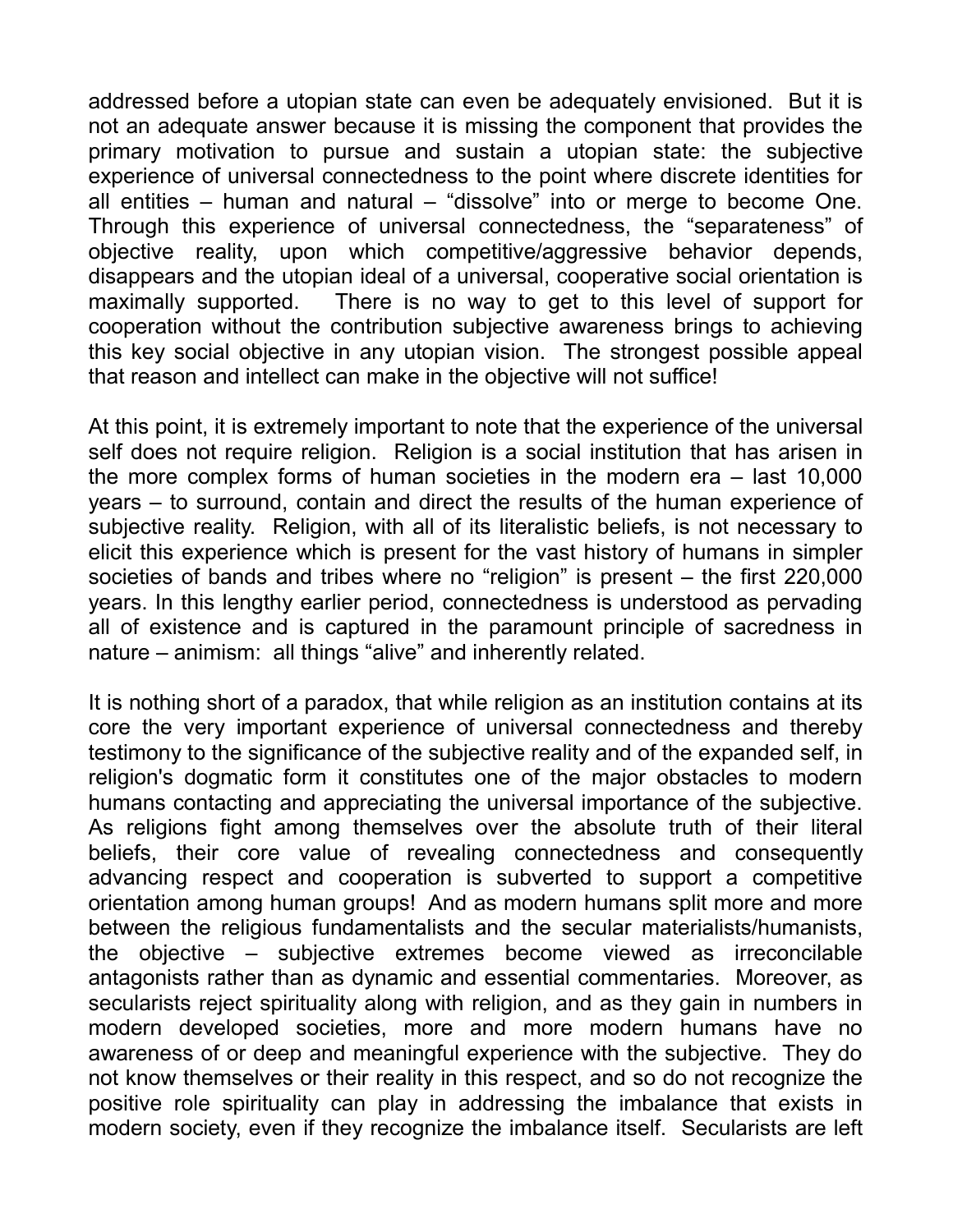with intellect/reason in the objective as their only pathway to promote the level of cooperation required to achieve and sustain the ideal utopian social condition. With one arm tied behind their backs, the task is virtually impossible!!

Fully credible Utopian conceptions must include the subjective/spiritual/intuitive aspect of reality, but they do not require any religion. All that are needed are vehicles/means/processes for assisting individuals and groups to transition to and experience more fully subjective awareness. Meditation or the vision quest serve as more "passive" "belief free" examples of such vehicles, while – in the appropriate state of mind – dance can be an active example of such means.

A high level of cooperation is paramount in any utopian conception, and sophistication in the subjective provides significant support in this direction. But it is a mistake to characterize utopia in exclusively ideal cooperative terms. Humans are BY NATURE both competitive and cooperative. On the one hand, humans are predators who compete and take what they need from nature and from one another – especially across separate groups across territories – in order to assure biological survival. On the other hand, humans must cooperate and share within at least community groups in order to assure both adequate provisions and security. Both competition and cooperation are equally essential in human societies and must exist in dynamic balance with different tasks calling for different levels of input from one or the other. It is therefore entirely unrealistic to represent any utopia in ideally cooperative terms. What is possible is for humans at all social scales from families to international federations to promote/require respect and negotiation of their needs rather than their wants and to do this without resorting to violence. This is the best that humans can can expect in a realistic condition of utopian social relations. If we refer to this condition as peace, fine; but we can never eliminate competition. Indeed, without the competitive "instinct" and the risk and/or reward and recognition that follow, humans would be much less likely to innovate – essential for species survival. Any "legitimate" utopian vision must creatively "manage" and "balance" these two fundamental human proclivities – competition and cooperation. The intuitive capability inclines humans toward cooperation through the experience of connectedness in subjective/spiritual reality, while the rational/analytical capability inclines humans toward competition through the experience of limited good in objective/material reality. All of this is infused with emotions – positive [trending cooperative] and negative [trending competitive].

As human needs in the objective world are met more and more satisfactorily [progress in Bregman's terms], human wants and self interest can easily become focal – especially without the restraint provided by the experience of connectedness in the subjective. This trend toward individualism is particularly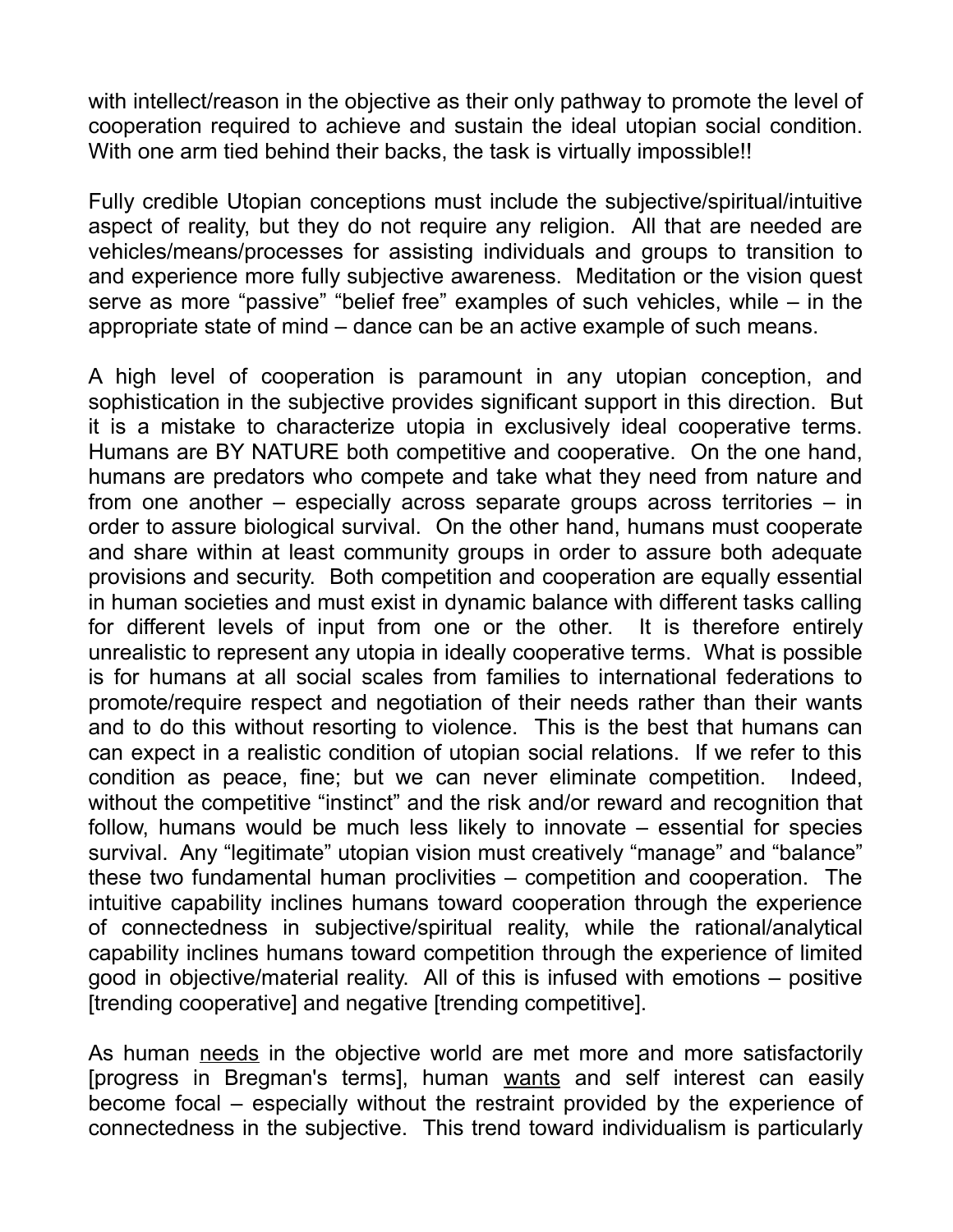the case in complex societies where social relations are mostly impersonal and where it is relatively easy to lose sight of the "proper" balance between social benefits and individual rewards. When individual values dominate, competition for resources to accommodate the pursuit of individual wants/desires can rapidly become the norm. Wealth accumulation and all the outward display of the trappings of wealth accompany this condition. The focus on shared and relatively equal social benefits [access to resources and shared security] retreats and a market economy arises to feed escalating individual self interest. This feed is potentially endless unless humans intervene to curtail it by reasserting the importance of social benefits [equally shared resources and mutual security – the cooperative side of the human equation].

Every society/culture determines where it will locate itself on this continuum, balancing – more or less – self-interest [competition] and communal benefit [cooperation]. Presently, with weakened experience from the subjective, the combination of rapidly advancing technology [always something new and exciting emerging] and a market driven economy [always something "else" to buy or possess] greatly favor the competitive/individualistic/self-interested/ wealth acquisitive orientation. And wealth itself, when possessed by the few individuals or corporations, becomes a means for the few to control the decisions for the many [oligarchy] in order to further promote the self-interest of the few. The result: ever greater imbalance; greater and greater pursuit of self interest by individuals, privileged groups and corporations.

Ironically, urbanization that is bringing humans physically more and more together, and modern information and entertainment technology that is more and more connecting us electronically are at the same time isolating us from one another. This situation is making the effort to achieve greater balance between our competitive and cooperative orientations that much more difficult. Our cities are ever more vast as they trend toward megalopoli, and yet social relations are studiously impersonal and the sense of community is extraordinarily weak. When it comes to communication technology, first the telephone, then the radio, then television, then the internet, then cell phones with seemingly infinite search capacity, and finally the option to "dwell" in virtual realities have conspired to more and more connect us electronically while separating us in terms of face to face social interaction. Modern humans now sit in their offices/homes or walk their city streets conversing or searching the internet on their phones/computers with their heads and eyes all absorbed on one screen or another. But, humans are face to face interactive social animals; we communicate in much more than two dimensional visual pathways. When we reduce communication to a screen, we limit who we are and how we interact with the world, even the objective world! The result is that as modern humans